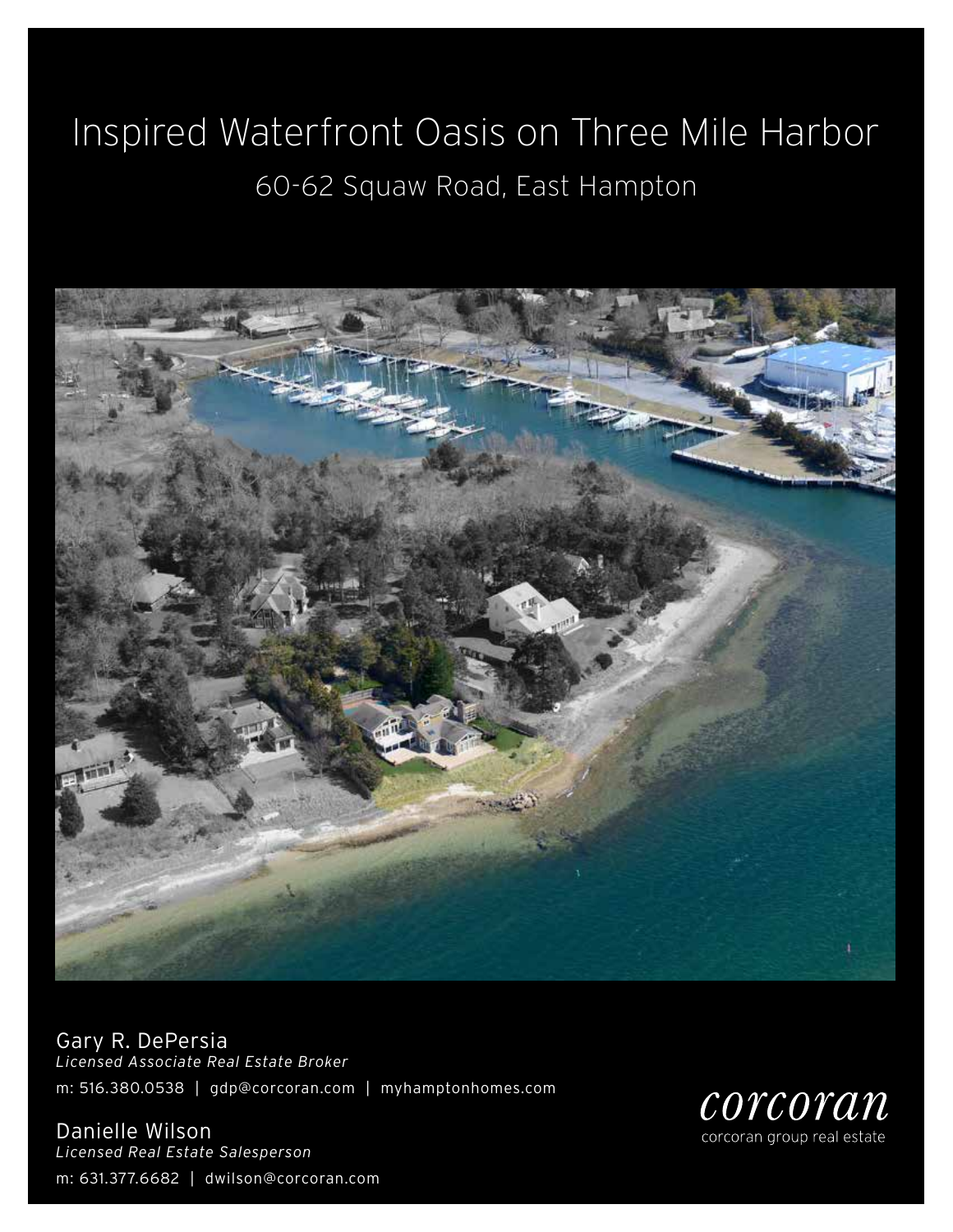#### INSPIRED WATERFRONT OASIS ON THREE MILE HARBOR

East Hampton. Overlooking the same water and bathed in the same light that inspired Pollack, Rothko and DeKooning, this 5 bedroom 3,500 SF+/- harbor front residence in the historic Springs is ready to mesmerize its next owner. Upon entry a commanding waterfront tableau will greet all from this prime west-facing location with over 150 feet of direct bayfront. An open floor plan that includes living room, dining area and kitchen maximizes the stunning water views while outdoor dining areas and multi-level waterside decking offer you a front row seat as boats set sail out to Gardiners Bay. Two en-suite guest bedrooms flank the first level, providing ample accommodations for fortunate guests. An office, powder room and heated garage complete the first floor. Upstairs the large master wing with separate sitting area and private balcony enjoy one of the most stunning sunsets in the Hamptons. Two additional bedrooms upstairs with shared bath and similar views complete the second floor. Outside the landscaped grounds shelter the heated pool and outdoor shower. Moor your boat right off your own sandy beach. With waterfront dining, marinas and quaint country stores just a short stroll away, you'll want to drop your anchor here to begin savoring all this waterfront oasis has to offer. Exclusive. WEB# 46913

**Solden Barnet** 

### Property Details / Amenities / Features

#### - Traditional

- 2 Stories
- 155' Of Waterfront Along Three Mile Harbor
- .51 Acres
- Built in 1990 (Renovated Building Addition in 1994)
- Located in The Duck Creek Association
- 3,600 SF+/-
- Cedar Shingle Exterior
- 6" Pine Flooring Through Out
- 5 Bedrooms
- 4.5 Bathrooms - 1 Gas Fireplace
- Gas Hot Water Heat (3+/- Zones)
- Audio Package
- 200-250 Amp Electrical Service
- Partial House LP Generator
- Well Water with Filter Installed
- 10+/- Zone Irrigation System - Alarm Installed (Peconic Security)
- Central Vacuum
- 14'x35' Heated Vinyl Trapezoidal
- Shaped Lap Pool 4' Deep All Around - Decking Made Of Azeck
- Composite Materials
- Heated Attached 1-Car Garage
- Private Illuminated Driveway

- Entry into Open Great Room with:

- French Doors (x4) Looking
	- Out Over The Harbor
- Gas Fireplace with

White Marble Surround

- Den/Dining Area

- Eat-in Kitchen with: - Bar Area - White Painted Cabinets

- White Carrera Marble Counter Tops
- All Stainless Steel
- Appliances
- 36" LG French Door
- Refrigerator
	-
	- w/ Oven
- Downstairs Den/Bedroom Suite in Hall Past Kitchen
- Powder Room
- Pantry Closet
- Storage
- Office w/ Laundry Closet
- Guest Bedroom Suite
- Attached 1-Car Garge
- LG Dishwasher
	- 36" "DCS" Gas Range
	-
	- Second Floor

- Master Bedroom with:
	- Sitting Room/Office
	- Terrace Access
- Guest Bedroom with Terrace Access - Full Bathroom with Jacuzzi and Steam Shower

- 2 Large Closets





Rear Exterior



First Floor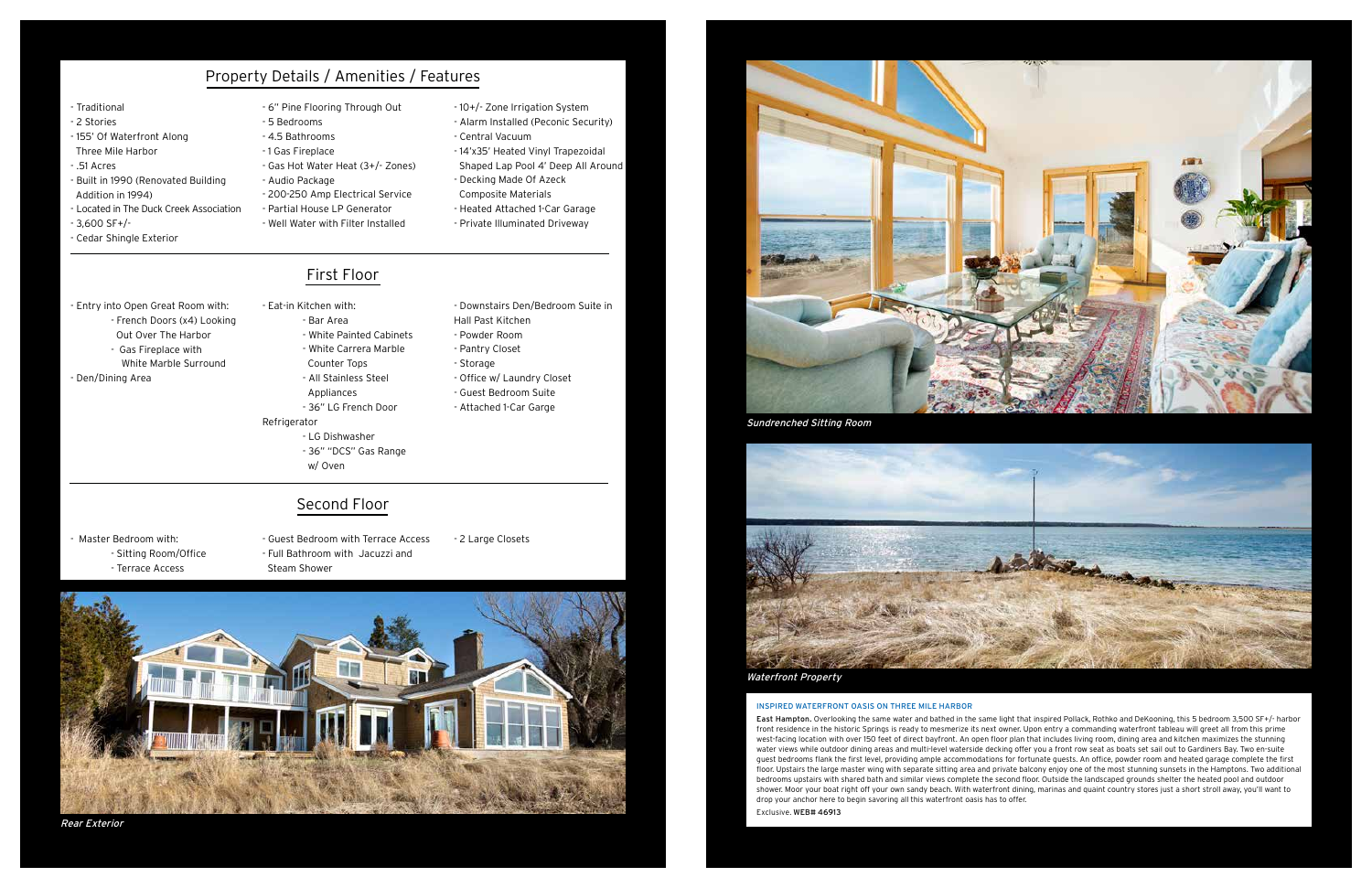Living Room







Kitchen



Master Bedroom with Private Terrace





View From Master Terrace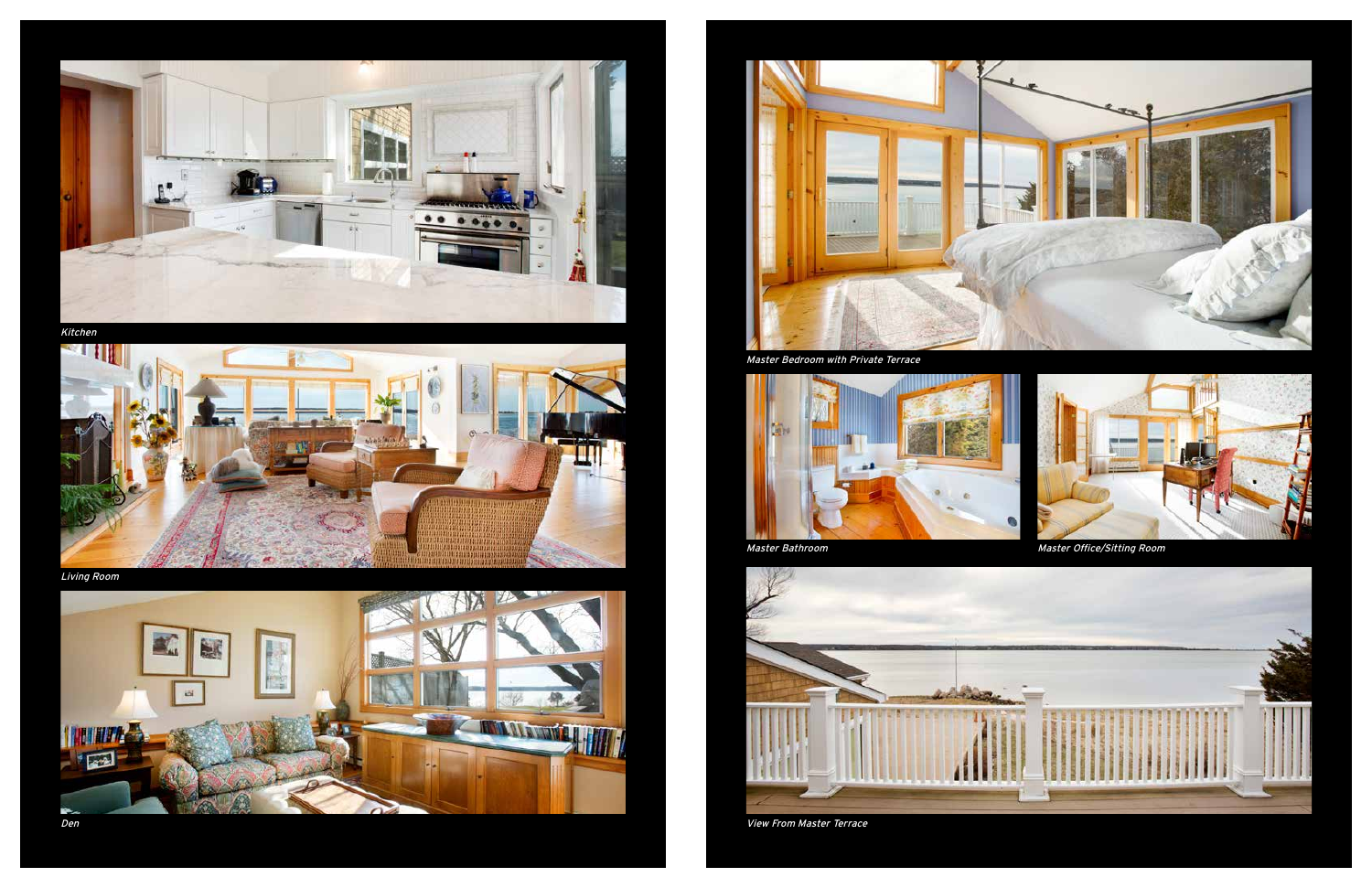



Guest Bedroom

Guest Bathroom





Guest Bedroom